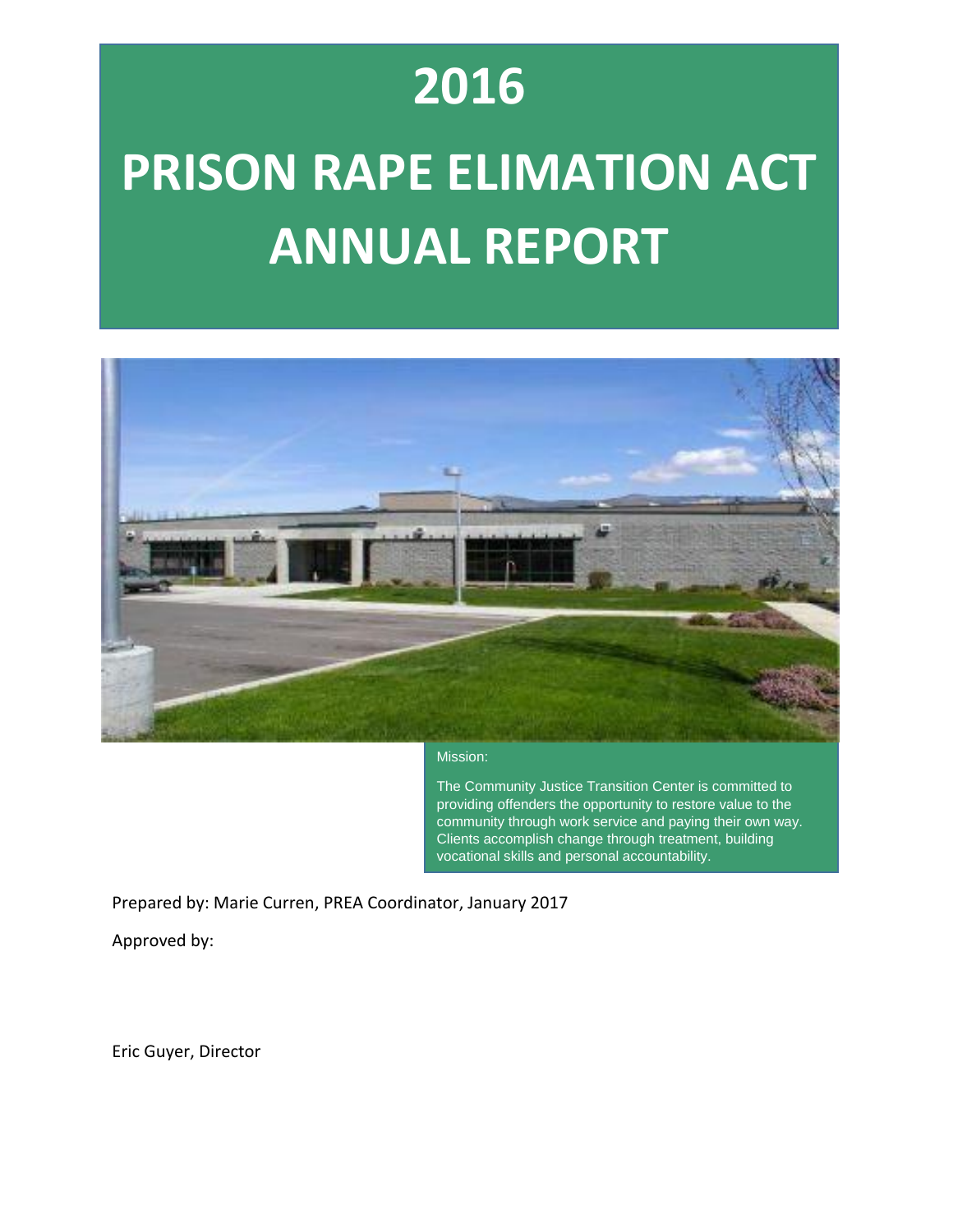## PRISON RAPE ELIMINATION ACT

### Annual Report

**JACKSON COUNTY TRANSITION CENTER**

*Table of Contents*

#### Introduction

| Purpose                     | P.3      |  |  |  |
|-----------------------------|----------|--|--|--|
| <b>Background</b>           | P.3      |  |  |  |
| Agency Achievements in 2016 | P.4      |  |  |  |
| Agency Sexual Abuse Data    |          |  |  |  |
| <b>Definitions</b>          | $P. 6-7$ |  |  |  |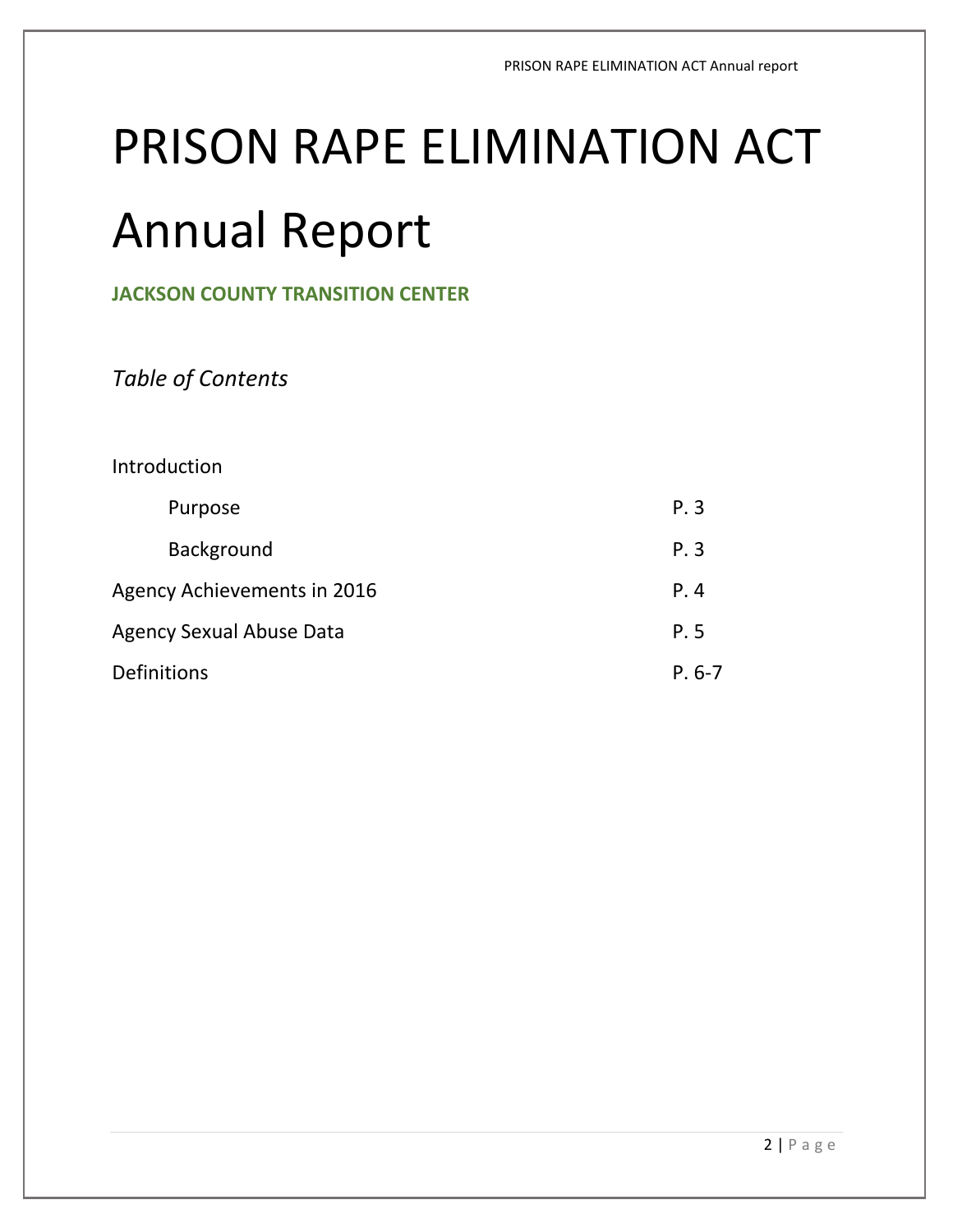#### **Purpose**

The Prison Rape Elimination Act (PREA) requires that each facility collect and review data "…in order to assess and improve the effectiveness of its sexual abuse prevention, detection, and response policies, practices, and training" (Standard 115.88 a).

This overview is intended to:

- Identify problem areas and corrective action taken on an ongoing basis for the facility and the agency as a whole;
- Assess the agency's progress in addressing sexual abuse.

This report provides information for calendar year 2016.

#### **Background**

PREA was passed by both houses of the U.S. Congress and subsequently signed by President George W. Bush in September 2003 following unanimous support from both parties in Congress.

The purpose of the act was to "provide for the analysis of the incidence and effects of prison rape in federal, state, and local institutions and to provide information, resources, recommendations and funding to protect individuals from prison rape" (Prison Rape Elimination Act, 2003). PREA seeks to establish a zero-tolerance policy regarding rape and sexual abuse in federal, state, county, and city correctional systems, including prisons, jails, police lock-ups, and other confinement facilities for adults and juveniles. PREA also mandated the publication of standards to ensure compliance and to improve prevention, detection, and response strategies in addressing sexual abuse and assault.

The rules/standards were published in the federal register on June 20, 2012, and became effective on August 20, 2012. Standards require the agency conduct audits every three-year period starting on August 20, 2013, and during each three-year period thereafter, the agency shall ensure that each facility operated by the agency, or by a private organization on behalf of the agency, is audited at least once. The Governor will determine whether the state is in full compliance with the PREA standards through consideration of the results of the most recent agency audits. "The Governor's certification shall apply to all facilities in the State under the operational control of the State's executive branch, including facilities operated by private entities on behalf of the State's executive branch" (115.405 b).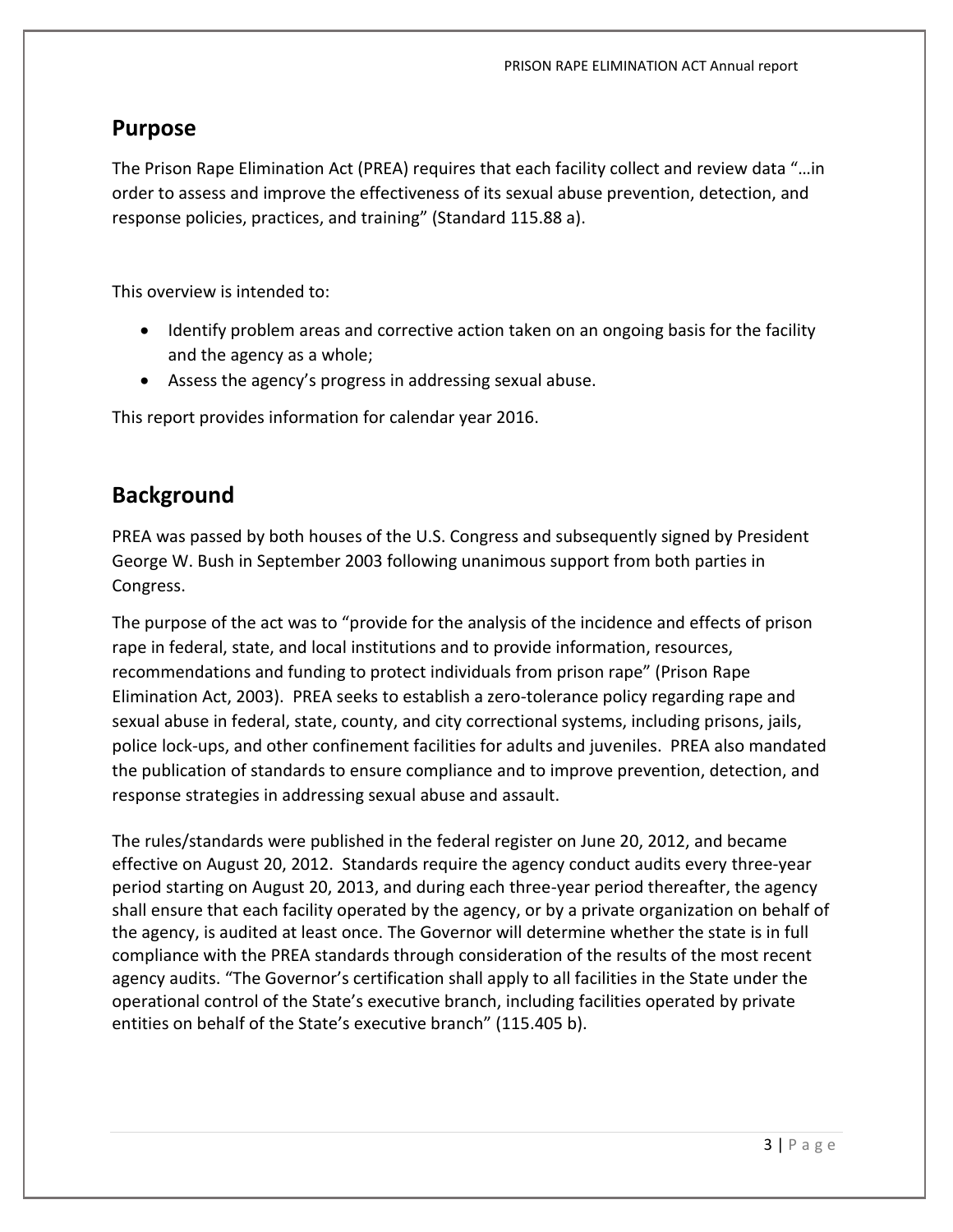#### **Agency Achievements in 2016**

The Jackson County Transition underwent its first PREA audit in 2016.

In 2016, the Jackson County Transition Center completed the following to reduce sexual abuse and meet federal standards:

- Provided PREA training to all employees;
- Updated and expanded the PREA policy;
- Implemented the use of the PREA victimization screening form, PREA incident report form, and created a staff – first responder incident checklist;
- Created a more effective and efficient intake process including a client PREA information video;
- Implemented a PREA incident review team;
- Implemented a Special Needs Evaluation committee;
- Updated and improved the PREA information posters;
- Improved client reporting systems and grievance process;
- Created secure data tracking systems to meet PREA requirements;
- Updated the Jackson County website to include PREA history, PREA annual report, and facility policy;
- Created partnerships with community based advocates to provide confidential emotional support, crisis intervention, information, and referral services as well as accompany victims throughout the forensic exam and investigatory interviews, if requested by the victim;
- Updated and improved the video surveillance system;
- Created a new housing area to ensure the safety of clients deemed high risk of being sexually abused or other identified needs;
- Created a policy for the protection against retaliation;
- Assigned staff as PREA Coordinator, PREA Compliance Manager, and PREA Liaison;
- Implemented yearly audits of all data collected to ensure continuity of care, operational improvements, establish baselines, and produce an annual report.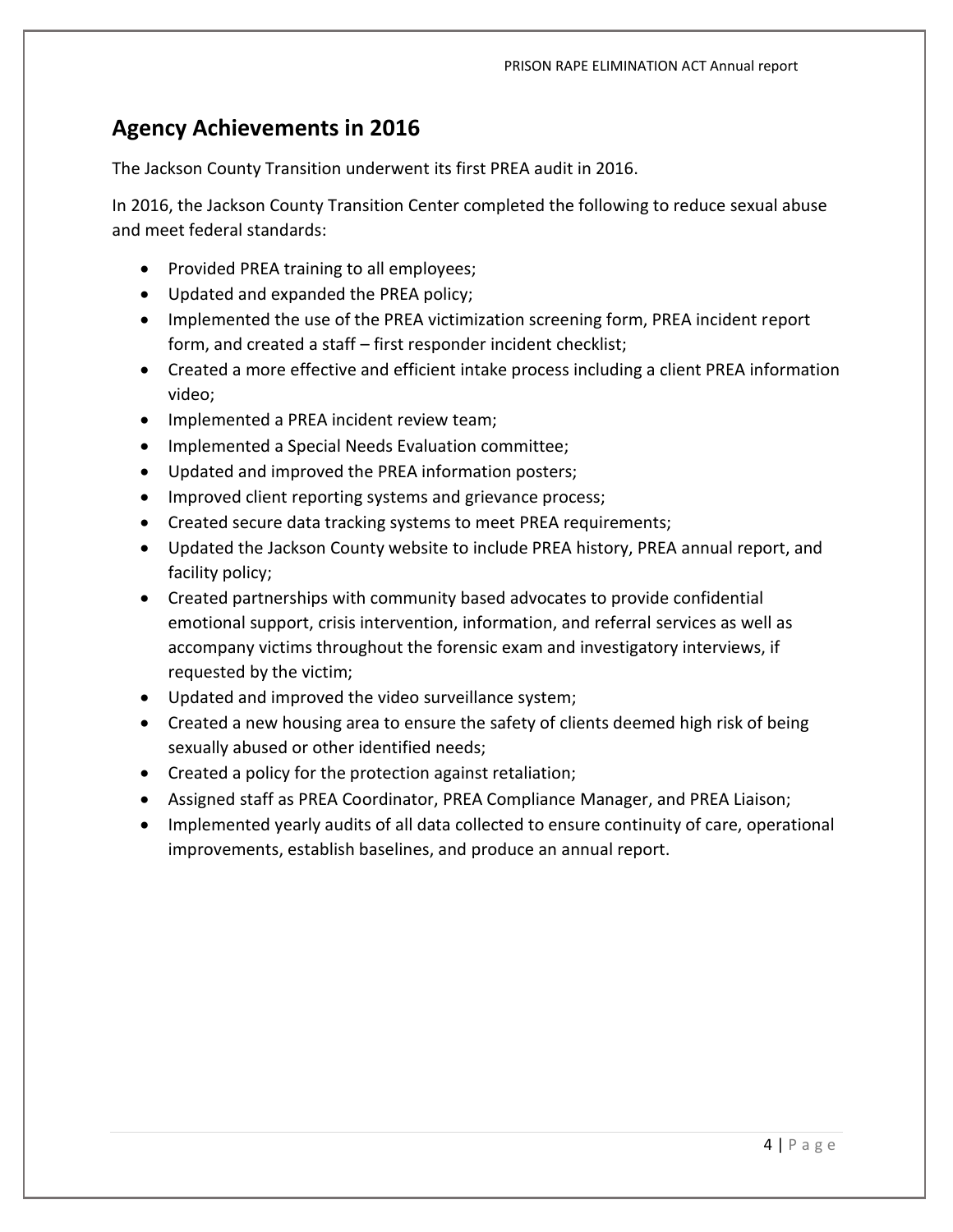### **Agency Sexual Abuse Data**

Allegations of Client-Client Sexual Abuse and Staff-Client Sexual Abuse

|      | Substantiated*             |  | Unsubstantiated*           |              |                            | Unfounded* |  |
|------|----------------------------|--|----------------------------|--------------|----------------------------|------------|--|
|      | Client-Client Staff-Client |  | Client-Client Staff-Client |              | Client-Client staff-Client |            |  |
| 2015 |                            |  |                            | $\mathbf{U}$ |                            |            |  |

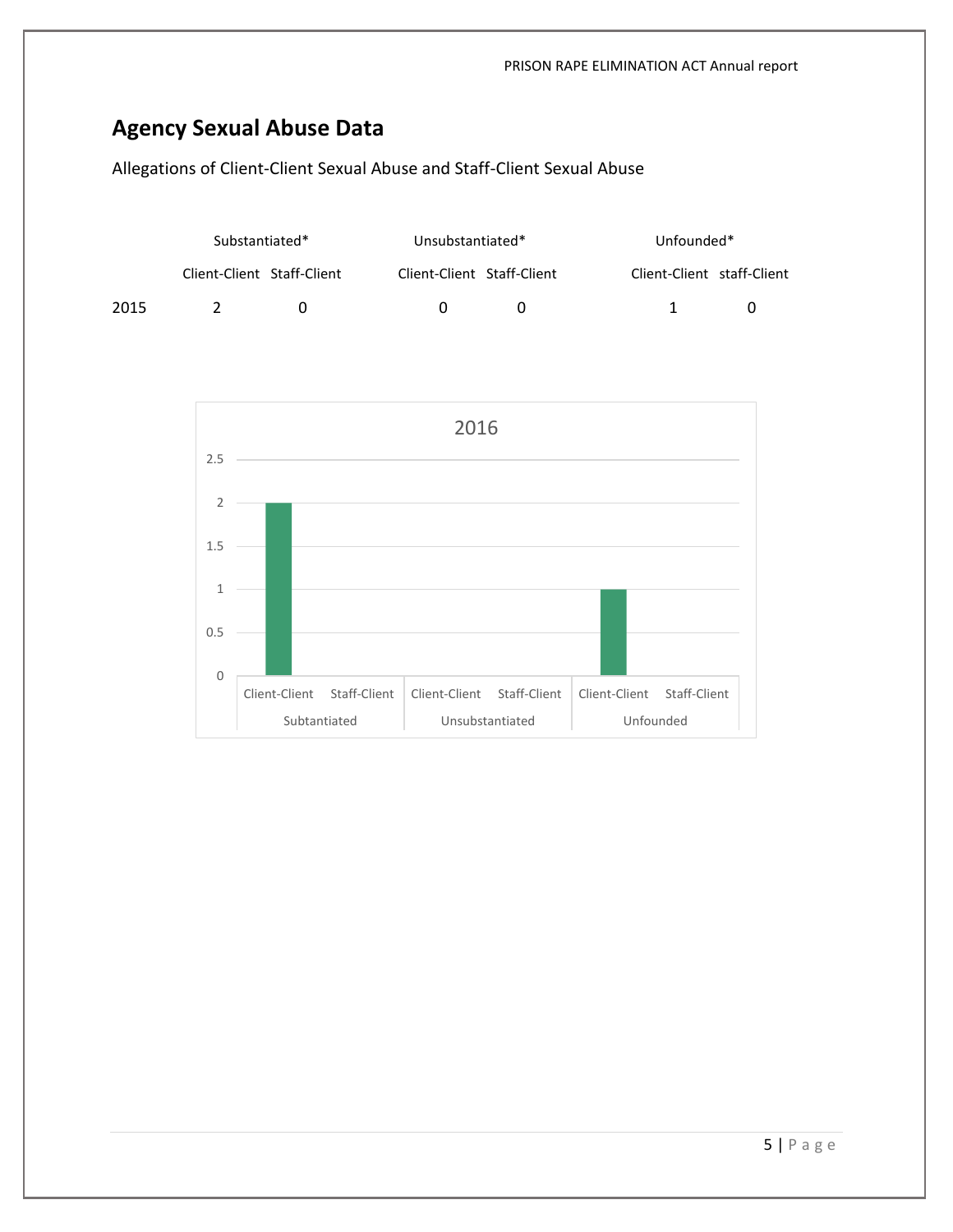#### **Definitions**

**Client-Client Sexual Abuse**: Sexual abuse of a client, or resident by another client or resident includes any of the following acts, if the victim does not consent, is coerced into such act by overt or implied threats of violence, or is unable to consent or refuse.

- 1. Contact between the penis and the vulva or the penis and anus, including penetration, however slight;
- 2. Contact between the mouth and the penis, vulva, or anus;
- 3. Penetration of the anal or genital opening of another person, however slight, by a hand, finger, object or other instrument; and
- 4. Any other intentional touching, either directly or through the clothing, of the genitalia, anus, groin, breast, inner thigh, or the buttocks of another person, excluding contact incidental to a physical altercation.

**Staff-Client Sexual Abuse**: Sexual abuse of a client or resident by a staff member, contractor, or volunteer includes any of the following acts, with or without consent of the client or resident.

- 1. Contact between the penis and the vulva or the penis and the anus, including penetration, however slight;
- 2. Contact between the mouth and the penis, vulva, or anus;
- 3. Contact between the mouth and any body part where the staff member, contractor, or volunteer has the intent to abuse, arouse, or gratify sexual desire;
- 4. Penetration of the anal or genital opening, however slight, by a hand, finger, object, or other instrument, that is unrelated to official duties or where the staff member, contractor, or volunteer has the intent to abuse, arouse, or gratify sexual desire;
- 5. Any other intentional contact, either directly or through the clothing, of or with the genitalia, anus, groin, breast, inner thigh, or the buttocks, that is unrelated to official duties or where the staff member, contractor, or volunteer has the intent to abuse, arouse, or gratify sexual desire;
- 6. Any attempt, threat, or request by a staff member, contractor, or volunteer to engage in the activities described in paragraphs 1-5 of this section;
- 7. Any display by a staff member, contractor, or volunteer of his her uncovered genitalia, buttocks, or breast in the presence of an client or resident; and
- 8. Voyeurism by a staff member, contractor, or volunteer.
	- a. Voyeurism by a staff member, contractor, or volunteer means an invasion of privacy of a client or resident by staff for reasons unrelated to official duties, such as peering at a client who is using a toilet in his or her cell to perform bodily functions; requiring a client to expose his or her buttocks, genitals, or breast; or taking images of all or part of an client's naked body or of a client performing bodily functions.